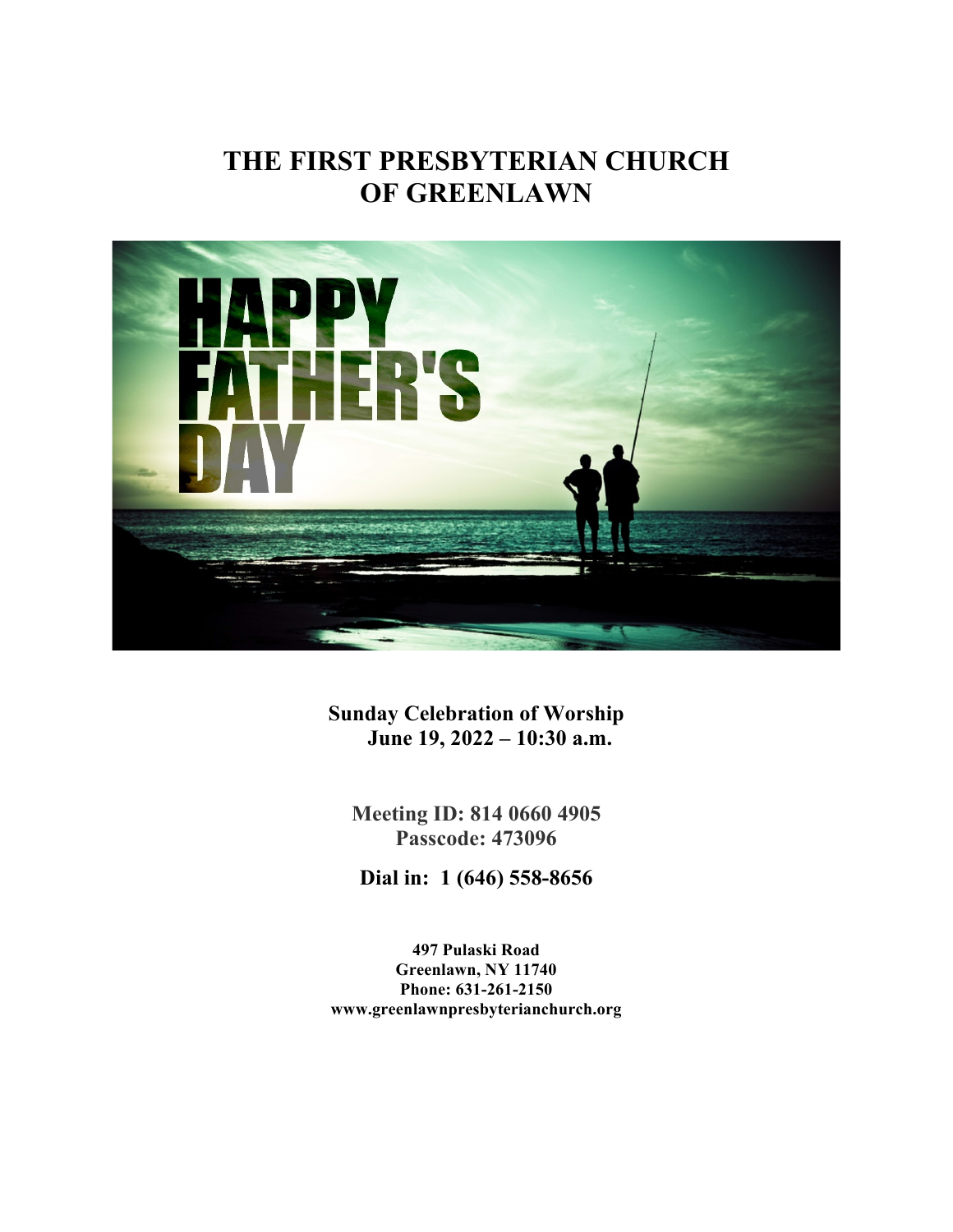# **THE FIRST PRESBYTERIAN CHURCH OF GREENLAWN June 19, 2022 – 10:30 a.m. Father's Day**

PRELUDE John Eyre, Organ

### WELCOME AND ANNOUNCEMENTS

### THE RINGING OF THE BELL **Dan** Charnews

#### CALL TO WORSHIP

On this day we recognize the men who have nurtured and guided us in our lives.

 *We thank God for those who have been fathers to us.* We honor our grandfathers, our uncles, and our brothers, those who have demonstrated love and care to us in our lives.

 *We thank God for those who have been like fathers to us.* We appreciate our teachers, leaders, and pastors, both male and female, but we especially honor those who have extended fatherly tenderness and love in our lives.

 *We thank God for those who have fulfilled a fatherly role in our lives.* We ask God to guide and nurture new fathers and fathers-to-be. We seek God's forgiveness for fathers who have fallen short, for models of fatherhood that were limiting rather than embracing.

 *We thank God for parenthood, and for the blessing of fathers in our lives.* We pray for those who are mourning the loss of fathers, and for those fathers who mourn the loss of their children.

*We thank God for always being with us, never leaving nor forsaking us.*

#### HYMN *Faith of Our Fathers* ST. CATHERINE

*Faith of our fathers, living still, in spite of dungeon, fire and sword. Oh, how our hearts beat high with joy, whene'er we hear that glorious word! Faith of our fathers, holy faith. We will be true to thee till death.*

*Faith of our fathers, we will love both friend and foe in all our strife, And preach thee, too, as love knows how, by saving word and faithful life!*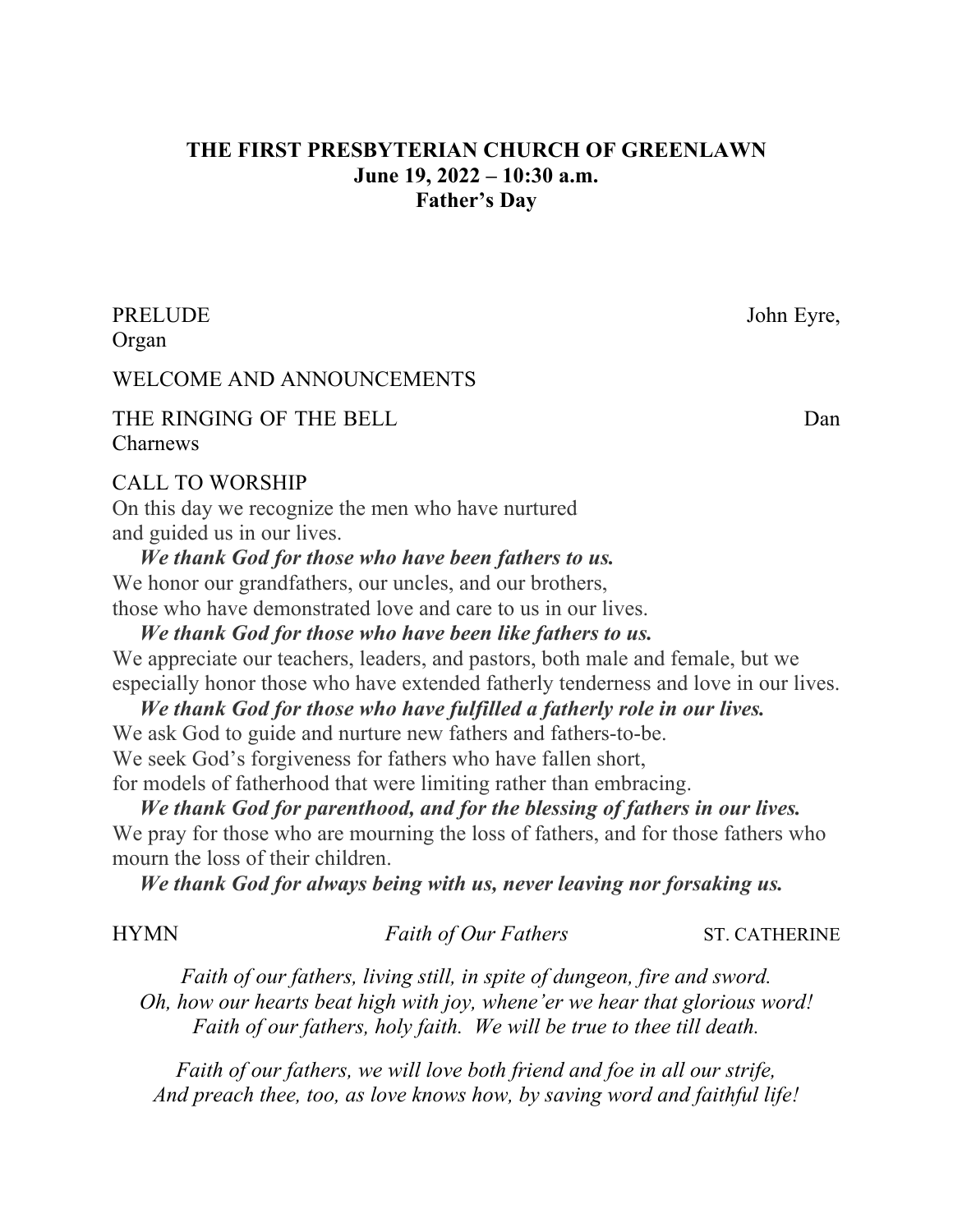*Faith of our fathers, holy faith. We will be true to thee till death.*

#### CALL TO CONFESSION

#### PRAYER OF CONFESSION

 *O God, Father that You are, You know what is right for us. Too often, though, we only want our way or no way, instead of Your way. Have mercy upon us when we turn from You. Forgive us when we do not realize Your fatherly love and direction for us. Have mercy upon us indeed, and teach us anew how to follow You, Father that You are, we pray this through Your Son, our Lord and Savior, Jesus Christ. Amen.*

#### ASSURANCE OF FORGIVENESS

#### GLORIA PATRI

*Glory be to the Father, and to the Son, and to the Holy Ghost; As it was in the beginning, is now, and ever shall be. World without end. Amen, Amen.*

#### PRAYER CONCERNS Elder Betty Chatfield

#### PASTORAL PRAYER & THE LORD'S PRAYER

God has given us fathers and others who act as fathers to us. In them, we are given a glimpse of God's everlasting love.

#### *We give thanks for all fathers.*

We pray for fathers who are absent

because of work, military service, or marital difficulties.

*Grant them faith and hope in the midst of their separation.*

We give thanks for stepfathers and adoptive fathers,

just as God has adopted us as children in Christ.

 *Grant them joy and gratitude and fairness in loving all their children.* We pray for fathers who gave their children up for adoption.

*Grant them peace and comfort as they trust in God.*

We pray for fathers who face the demands of single parenthood.

*Grant them strength, wisdom, and sufficient livelihood.*

We pray for those who have "fathered" us as mentors and guides.

*Grant them patience and love as they teach and nurture others.*

We pray for those who desire to be fathers.

*Grant them grace to accept Your timing and Your will.*

We ask blessings on those men who are about to become fathers. *Grant them joy, rest, and peace as they trust You for the future.*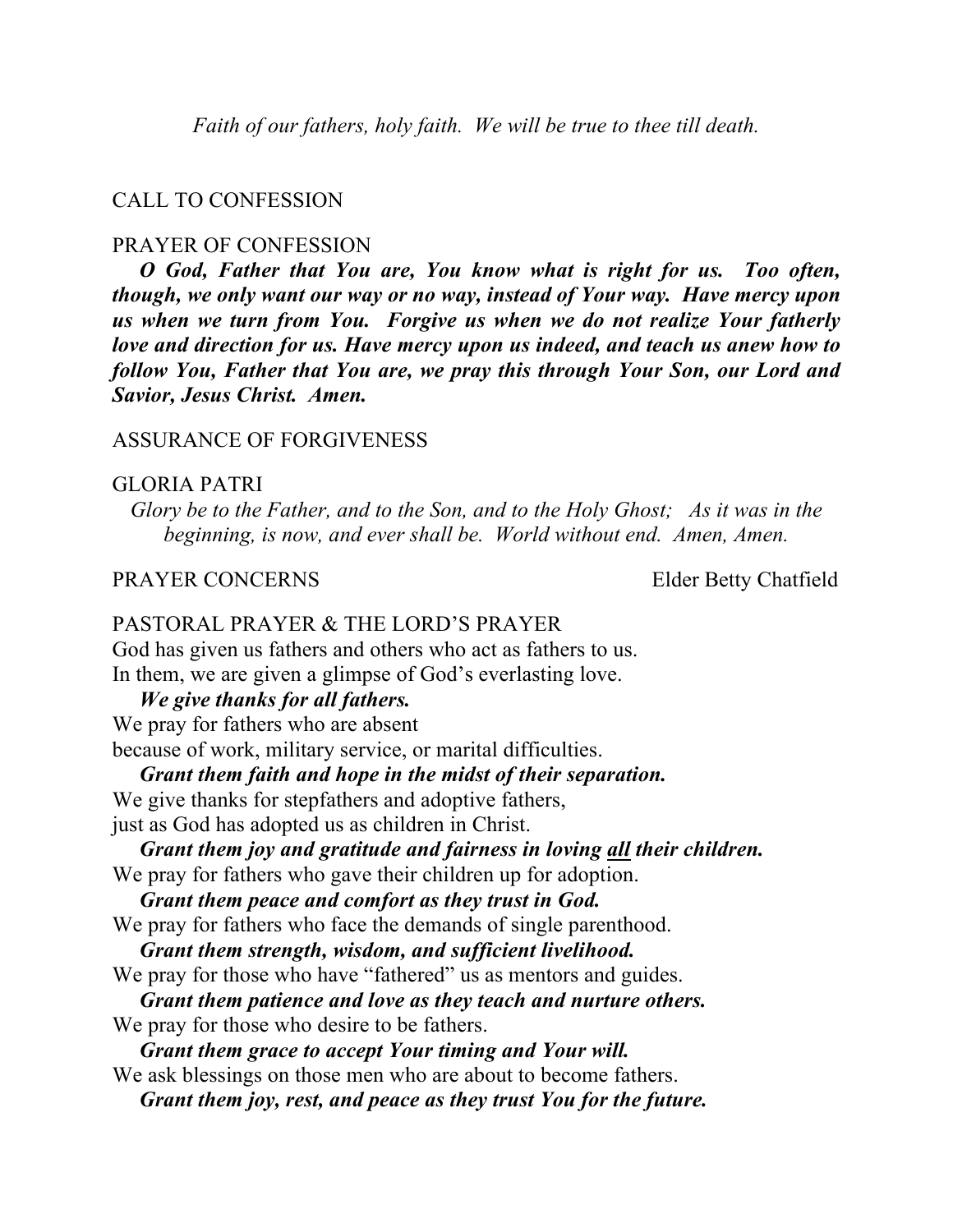We pray for older fathers who love and support their adult children. *Grant them joy and satisfaction for a job well done.*

We ask God's blessings on fathers who have lost a child to death. *Grant them comfort in the resurrection of Jesus Christ.*

We pray for those who miss their fathers, now with the Lord. *May their loving memories continue to live in them and nurture them. Grant them comfort in the resurrection of Jesus Christ.*

All this we pray in the name of Jesus, who taught us to pray by saying: *"Our Father, who art in Heaven …*

Congregational Response:

*Breathe on me, breath of God. Fill me with life anew. That I may love what Thou dost love, and do what Thou wouldst do.*

#### INVITATION TO OFFERING

DOXOLOGY *Praise God from Whom all blessings flow. Praise Him all creatures here below. Praise Him above, ye heavenly host. Praise Father, Son, and Holy Ghost. Amen.*

#### PRAYER OF DEDICATION

 *Open our eyes, Lord, to see with renewed vision, to acknowledge what is good and what is bad, and never let go of the peace that can transform. May the gifts we bring today be offered in response to Your great love for us. Amen.* 

THE READING OF SCRIPTURE Matthew 1:18-25; 2:13-15; 2:19-23

HOLY SPIRIT PRAYER

SERMON "The Inspiration of Joseph" Rev. Dr. Van Cleef

HYMN # 293 *This Is My Father's World* TERRA BEATA

*This is my Father's world, and to my listening ears, All nature sings, and round me rings the music of the spheres. This is my Father's world. I rest me in the thought Of rocks and trees, of skies and seas, His hand the wonders wrought.*

*Our God has made this world. Oh, let me ne'er forget That though the wrong seems oft so strong, God is the ruler yet. This is my Father's world. The battle is not done.*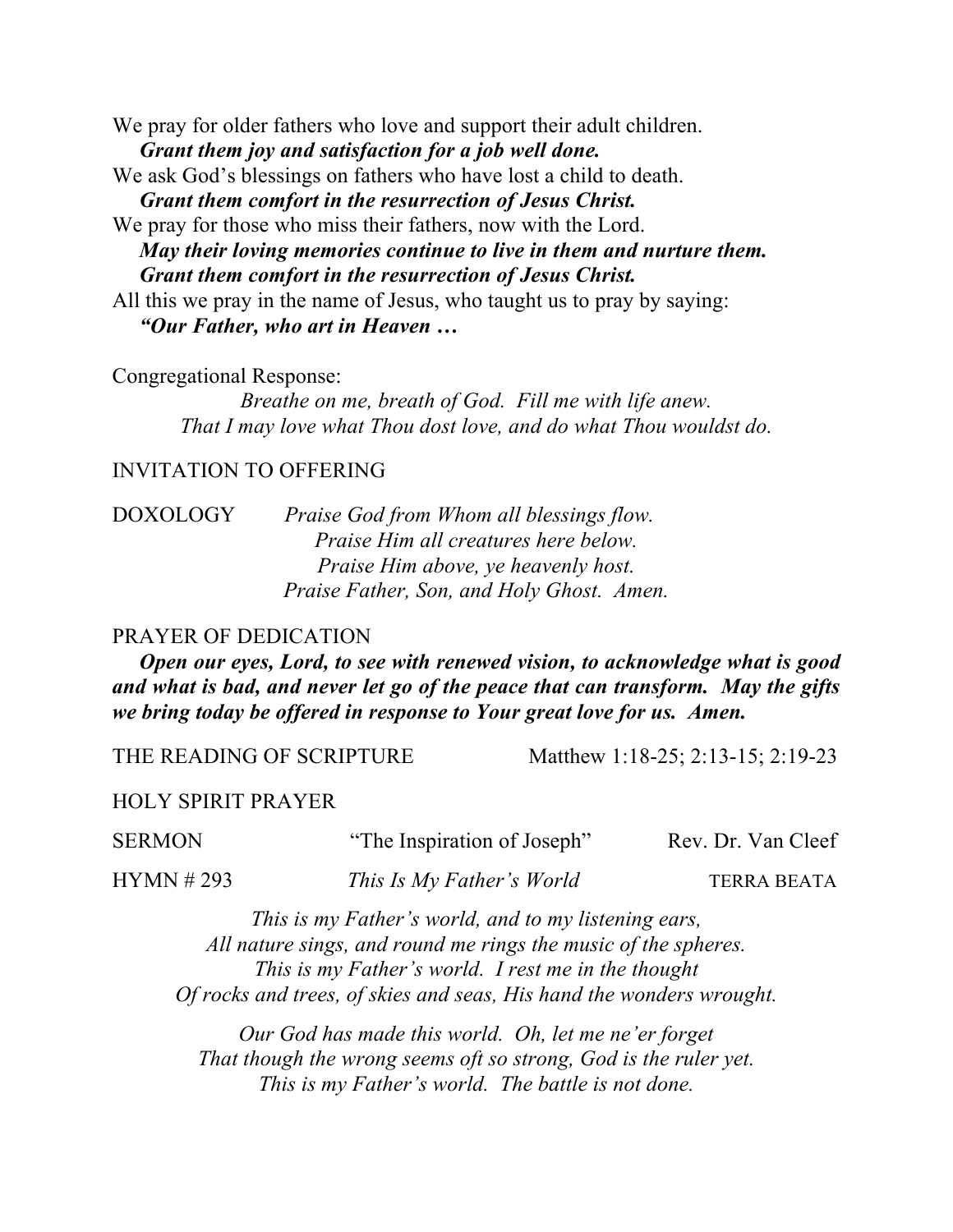#### A BLESSING FOR FATHER'S DAY / BENEDICTION

 *O God in Heaven, we thank You for the gift of fatherhood. We thank You for the many examples of faithful fathers in Scripture, like Abraham and Joshua, and especially Joseph, the earthly father of Jesus, who raised his "adopted" Son. May the men who are gathered here emulate these examples of faith. May they model for all of us what it means to be Your disciple. Bless them and their families and households. May the love of our earthly fathers draw us nearer to You, as You mold us into the image of Your Son, Jesus Christ, our Lord. Amen.*

### CONGREGATIONAL RESPONSE: FINLANDIA

*This is my song, O God of All the Nations, A song of peace for lands afar and mine. This is my home, the country where my heart is Here are my hopes, my dreams, my holy shrine. But other hearts in other lands are beating With hopes and dreams as true and high as mine.*

*My country's skies are bluer than the ocean, And sunlight beams on clover leaf and pine. But other lands have sunlight too, and clover. And skies are everywhere as blue as mine. O hear my song, Thou God of All the Nations, A song of peace for their land and for mine.*

*This is my prayer, O Ruler of All Nations: Let Thy reign come. On earth Thy will be done. In peace may all earth's people draw together, And hearts united learn to live as one. O hear my prayer, Thou God of All the Nations, Myself I give Thee; let Thy will be done.*

# ANNOUNCEMENTS

PRELUDE John Eyre, Organ

#### **Welcome, John Eyre**

 This morning, we welcome John Eyre to the piano and organ benches. A graduate of SUNY Fredonia, John is a professional accompanist, singer, arranger,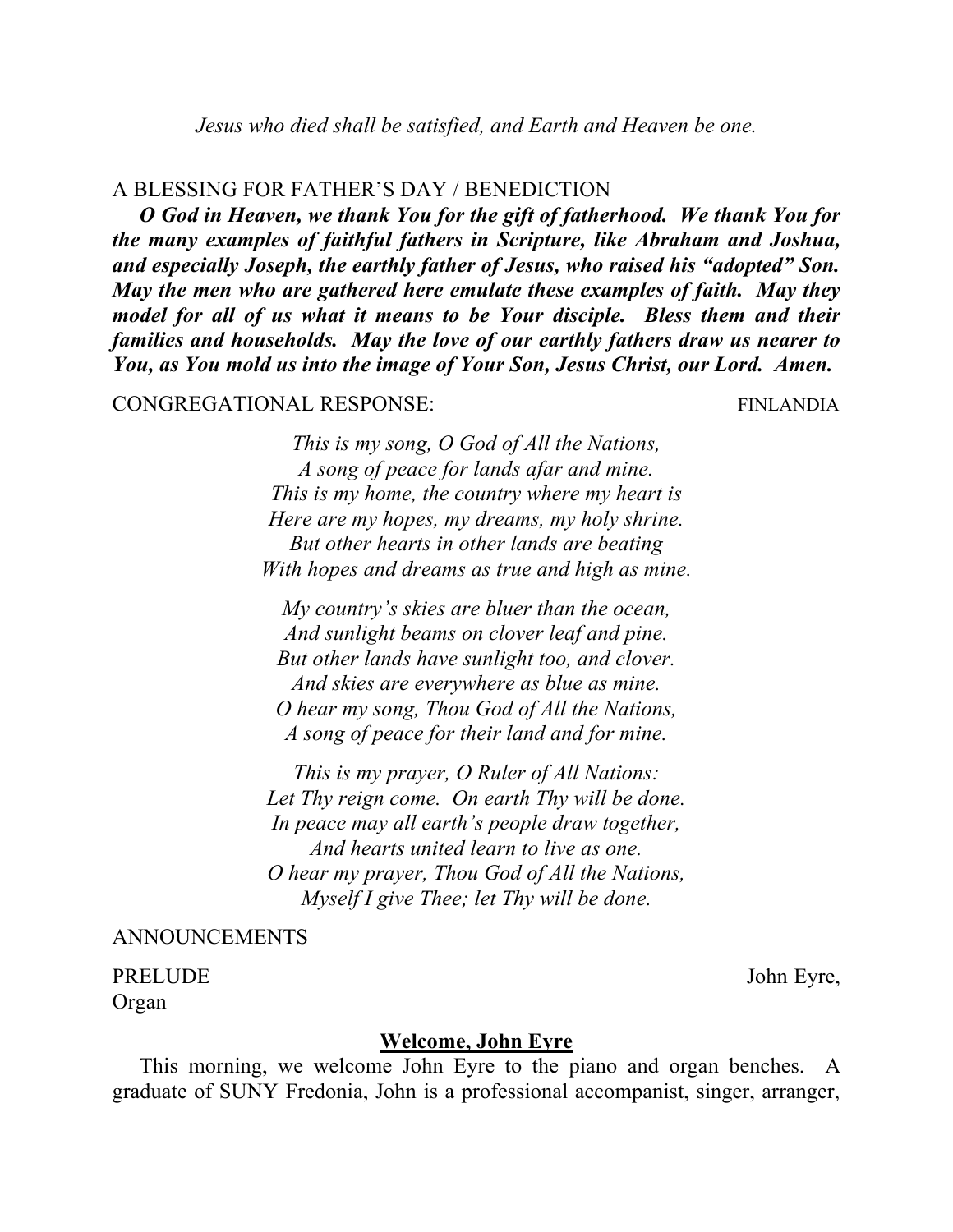clarinetist, and conductor. He is President of Bulkhead Publishing Company, a music publishing house located in Riverhead. Thank you, John, for sharing your musical gifts with us!

# **Joys and Announcements**

# **Church Theatre Outing**

 Peter Osterman, our wonderful soloist on Pentecost Sunday, will be performing the lead role (Sir Lancelot) in *Camelot* on Saturday, June 25, at 8 p.m. at Heckscher Park, Rainbow Stage, Huntington. Admission is free.

We are going to gather in the church parking lot that day at 5:15 p.m. to carpool and leave for the park at 5:30. Bring your dinner and beverages with you, as well as a lawn chair plus snacks to share during the show.

Please see Pastor Ann or Debbie Eitel if you are interested.

# **Annual Church Fair**

 The date has been set for our Church Fair: Saturday, September 24, with a rain date of Saturday, October 1.

 As you're doing your spring cleaning, you can start bringing in your contributions for the rummage sale part of the fair. These items will be sorted and priced as they come in, rather than waiting until the day before the fair, as we did last year. There will be a box in the hallway for you to deposit items. (No books, please. We find that they don't sell well.)

 We are in need of people willing to chair various aspects of the fair. The list is below, please see Larry Foray if you are willing to help.

- **Rummage Sale.** We have someone who will accept donations and price the items. We need someone to set up tables, arrange the items, and then pack up the leftover items after the fair is over.
- **Food Concession.** This includes determining the menu, purchasing the food, setting up the area, and cleaning up.
- **Raffle.** Getting donations, creating gift baskets, setting up tables, and selling tickets.
- **Publicity.** Updating flyer. Posting ads (both online and in local papers), and posting flyers at local stores.

# **The Pentecost Offering**

 Next Sunday, June 26, we will receive The Pentecost Offering, which is one of four special offerings sponsored by the Presbyterian Church (USA). A gift to the Pentecost Offering helps the Presbyterian Church encourage, develop, and support its young people, and also address the needs of at-risk children. 40% of the Pentecost offering is retained by individual congregations wanting to make an